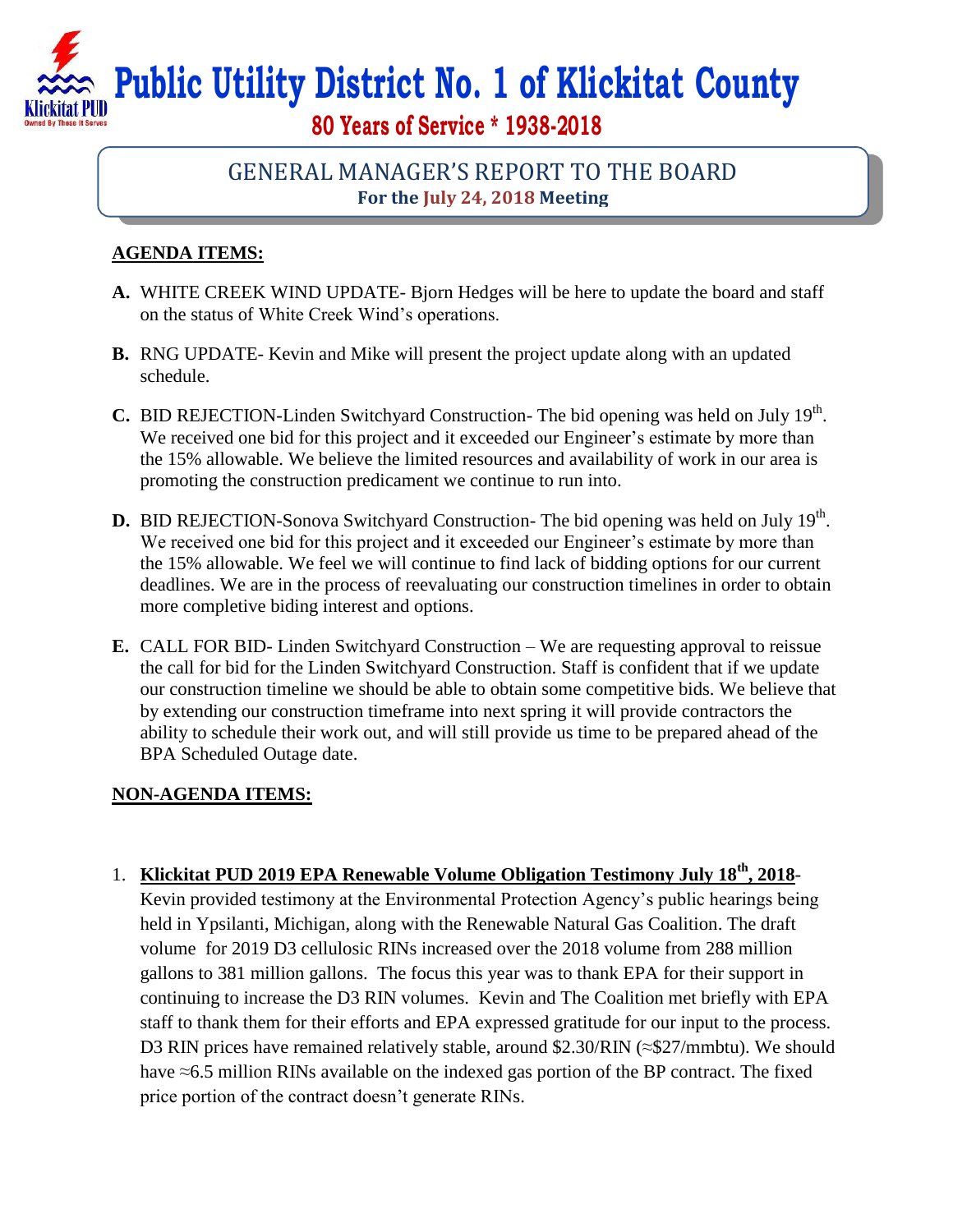- 2. **National Information Solutions Cooperation (NISC)** we are starting into the details on our conversion to NISC's customer billing and accounting systems. We are scheduled to move to the billing system in December and the accounting system in January. I want the Board to fully appreciate that this effort will consume pretty much everybody from now until go lives dates. Apart from the drive to complete the RNG facility, this is the largest strategic area we will be focusing on. The effort includes teams from every department as the new system is designed to flow work differently than we currently do. It offers significantly more streamlined data and information processing, but that means we need significant changes to our processes in addition to efforts to clean up our data and ensure that we are starting with a solid base to move forward. So, we are forming the various sub-committees to look at each of the process areas, as well as evaluating conversion to their mapping system. There are many integration advantages to taking that additional step, along with a powerful mobile mapping and "paperless" (or at least less paper) work management system that could provide additional improvements to our work processes and our ability to provide additional information to our customers along with excellent customers. If we go this route, that addition would be part of our 2019 budgeting process.
- 3. **2018 Capital Work Plan**  as anticipated, we are seeing the same contractor shortages that have affected our RNG construction project and the last water well project we completed. There appear to be very limited contractor crews in almost every discipline. As a result, you will note we are rejecting a couple of bids at the meeting today. We met this week to discuss how we may change our construction schedules to try to find better contractor availability and better pricing. This means putting out our construction bids close to the original schedules but extending the completion dates out potentially as much as a year. We need to take some time to plan this out and that may take a few weeks. This should give contractors a chance to bid these projects and work them into their existing schedules. This creates a few issues operationally that we are evaluating and if we can mitigate these impacts, we will delay these projects. There will be some projects we can't delay very much and we will deal with those. On the good side, that delays some of our capital outlays, but while we are confident revised schedules will help with cost, it is not clear that construction costs still won't be higher than our original budgets.
- 4. **Employee Department Meetings** I am starting the third round of employee meeting to discuss items of interest to our employees and ensure they are knowledgeable about what we are doing as an organization and why.
- 5. **Goldendale Energy Storage Project Commerce Funding** Brian and I are finalizing the scope of work and applications for the Commerce funding for the Goldendale Energy Storage project. They provide for funding for our administrative efforts, which we are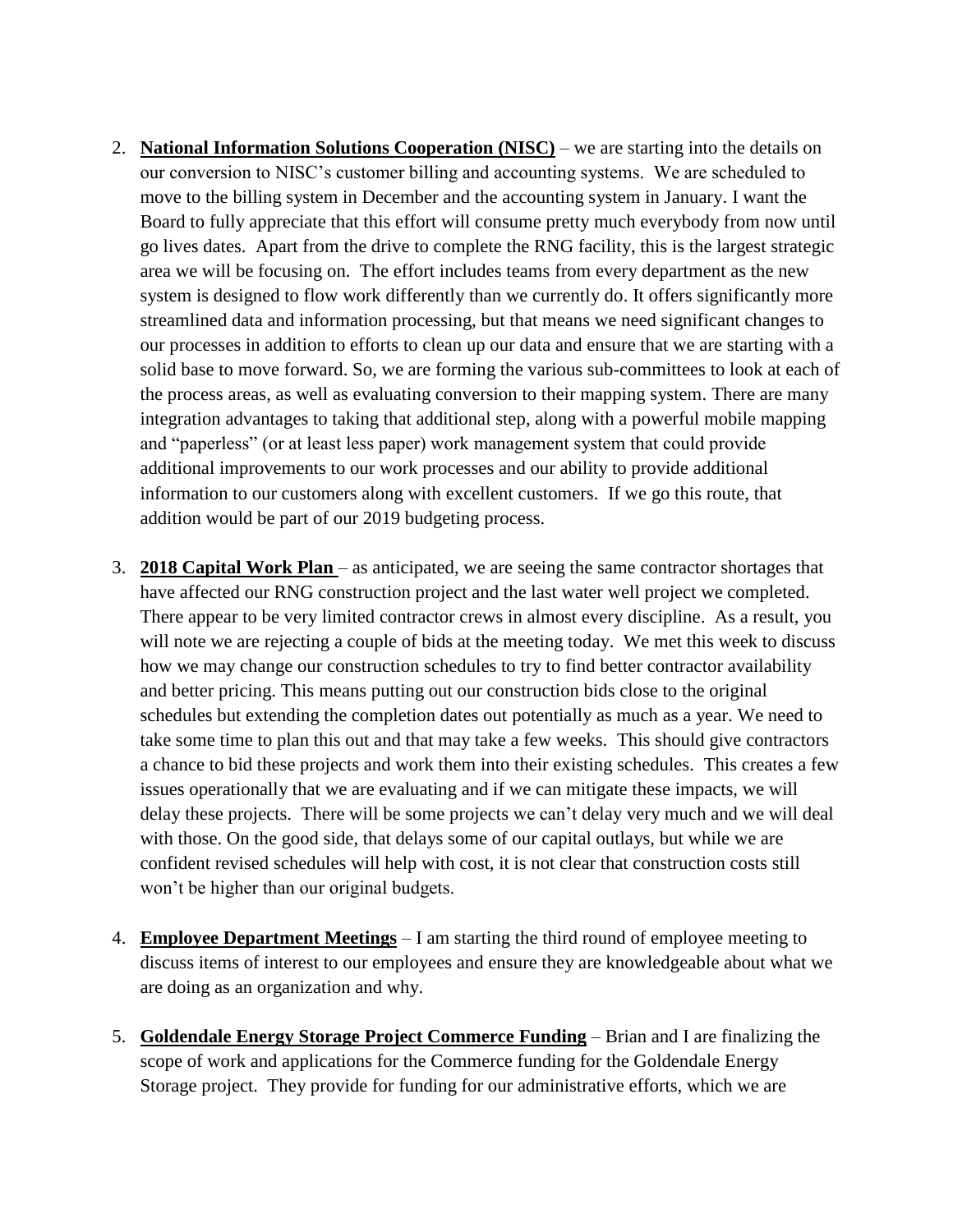estimating at 3%, which is about \$33,000.

- 6. **Staffing Update** We are interviewing an Engineering Manager / Chief Engineer candidate August  $6<sup>th</sup>$ . Jess Beierle and Gregory Dechand were hired for the Goldendale and White Salmon groundmen positions, and Anthony Lozano filled the Goldendale construction crew lineman position. The Meterman, Payroll Clerk, WS staking engineer, Network Administrator and Superintendent positions are still in process. There are also some back fill positions created by internal hires.
- 7. **Public Generating Pool (PGP) Carbon and Market Issues**  PGP is starting the reliability study work that looks at electric system reliability under various low carbon, renewable and storage options. If you recall, the Resolve model that E3 employed in our study work regarding the costs of various carbon goals was designed as a market pricing tool, not an hourly system performance tool. Therefore, along with Puget Sound Energy, Avista and Northwestern, PGP has engaged E3 to complete a new study focusing on reliability of the electric system under various carbon and renewable legislative options that have been proposed for carbon reduction. The total study cost is estimated at \$450,000. Our portion through PGP will be \$12,000. The obvious issue we are trying to address is that the system is unlikely to operate reliably with many of the alternatives being considered and a system stability needs to be part of the discussion on viable carbon reduction alternatives.

In the meantime, I believe that the KPUD position should be that we have identified carbon pricing as a least cost option to reduce carbon to meet the 80% reduction goal set by the Governor and we are generally supportive of those options. While 100% clean energy sounds great, studies indicate that getting to that goal will cost an astronomical amount, in excess of \$15 billion MORE than options that could meet the existing 80% carbon reduction goal. In addition, there are serious concerns whether the system will be reliable if this were achieved. I think working towards the 80% goal and considering improvements to that goal as technologies change and provide alternative least cost reductions is a solid path to improve our environment and balance the many other policies and societal needs.

All this matters to our strategic view point for power acquisition in the future, as well as support for the carbon free resources we have, including our BPA power supply, which is over 70% carbon free.

PGP is also putting significant effort into providing input to the CAISO as the Energy Imbalance and Day Ahead markets evolve. There are very strong indications that those in governance in California are beginning to understand the perilous position CA is likely to be in as their solar generation expands and the amount of capacity available to them decreases. The mechanism that is being discussed is called Resource Adequacy (RA). RA would